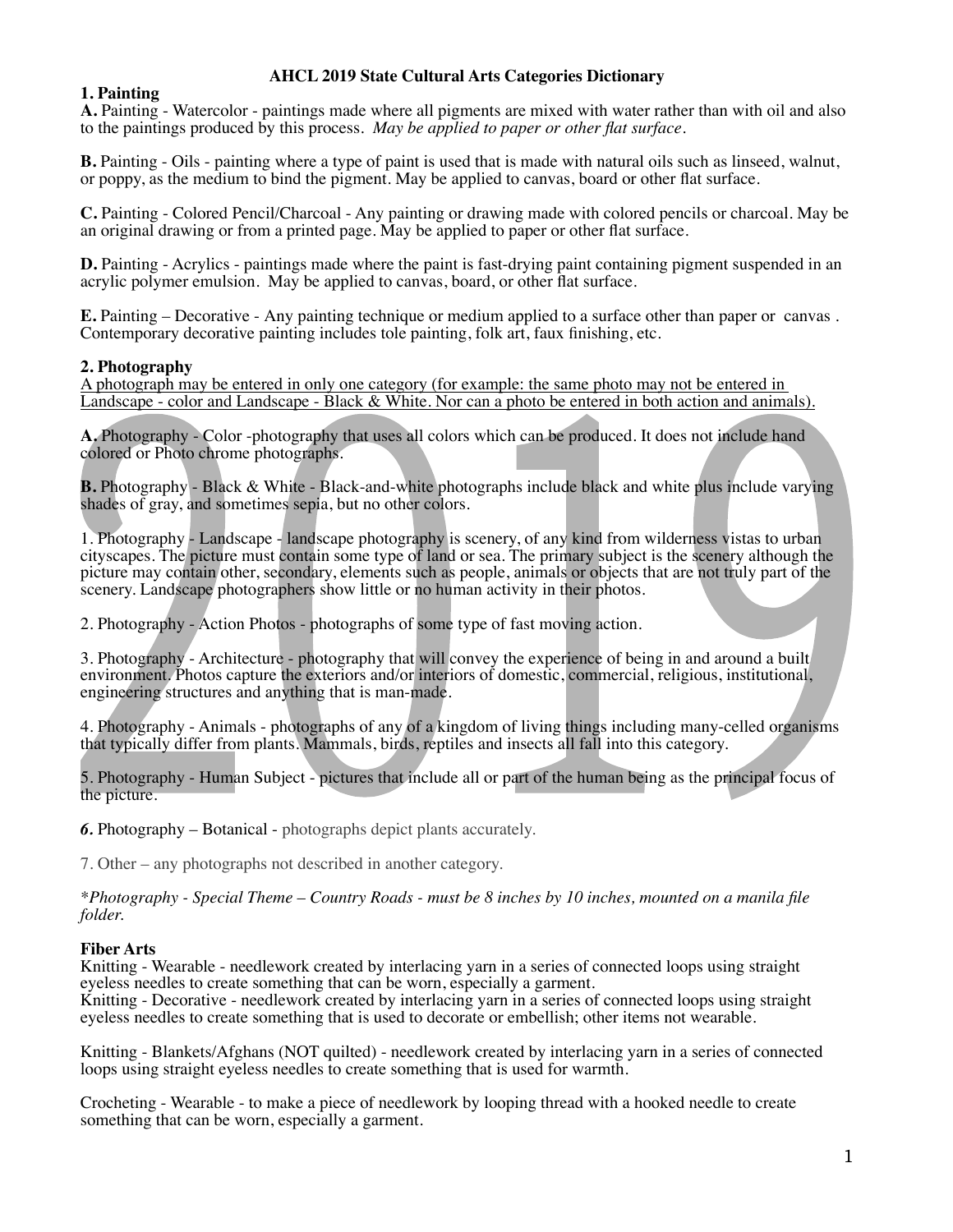Crocheting - Decorative -to make a piece of needlework by looping thread with a hooked needle to create something that is used to decorate or embellish; other items not wearable.

*Crocheting - Blankets/Afghans (NOT quilted) - to make a piece of needlework by looping thread with a hooked needle that is used for warmth.*

Weaving - something that is constructed by interlacing or interweaving strips or strands of material.

Tatting - handmade lace fashioned by looping and knotting a single strand of heavy-duty thread on a small hand shuttle or needle*.*

Machine Embroidery - any item made using a machine to either make the object or the embellishment to attach to an object, such as to clothing, appliqués, etc.

Other - any other style of fine art, which uses textiles such as fabric, yarn, and natural and synthetic fibers. It focuses on the materials and on the manual labor involved as part of its significance.

## **Handstitchery**

Needlepoint - a form of (a) plastic or (b) fabric canvas work embroidery, in which any type of yarn thread or floss is stitched through an open weave canvas which creates precise holes. Canvases are usually completely covered.

Embroidery - handcraft of decorating fabric or other materials with needle and thread or yarn (called crewel embroidery). Embroidery may also incorporate other materials such as metal strips, pearls, beads, quills, and sequins.

Cross Stitch - (a) Counted method is done using Aida cloth, linen or even weave fabric. The fabric is plain and worked from a pattern. (b) Stamped method is done using the cross stitch on a fabric stamped with the pattern and worked according to the patterns color chart.

# **Heritage Skills**

Basketry - weaving **unspun** vegetable fibers into a basket or other similar form. Basketry is made from a variety of fibrous or pliable materials—anything that will bend and form a shape. Examples include pine straw, animal hair, hide, grasses, thread, and wood.

Decoupage - A decorative technique in which a design is made of cut-out pieces of printed paper glued onto a flat base and then varnished.

Candlewicking - a form of embroidery that traditionally uses unbleached cotton thread on a piece of unbleached muslin. Modern designs include colored floss embroidery with the traditional stitching.

Stuffed Animals/Balls/Ornaments - a stuffed animal/ball/ornament is sewn from cloth, plush, or other textiles, and stuffed with straw, beans, plastic pellets, cotton, synthetic fibers, or other similar materials.

*Leatherwork is the practice of making leather into craft objects, wearable objects, or works of art, using techniques of shaping, coloring, stamping, cutting, carving, painting, burning or stamping.* 

**Recycled Crafts** - Wearable - to recondition and adapt to a new use or function something to create an item that can be worn, especially a garment. The item must have been used before, not a new item repurposed. **Include a short note of what the item was prior to its new use and what you did to change it.**

Recycled Crafts - *Other* - to recondition and adapt to a new use or function something that is used to decorate or embellish; other items not wearable. The item must have been used before, not a new item repurposed**. Include a short note of what the item was prior to its new use and what you did to change it.**

## **Quilting**

Quilting - Hand Quilted - Stitching through the **three (3)** layers of a traditional quilt--the quilt backing, the batting and the quilt top. Appliquéd or pieced work is done by hand*.*

Quilting - Machine Quilted - the same as hand quilting only is done using a sewing machine. **No commercial quilting\*.**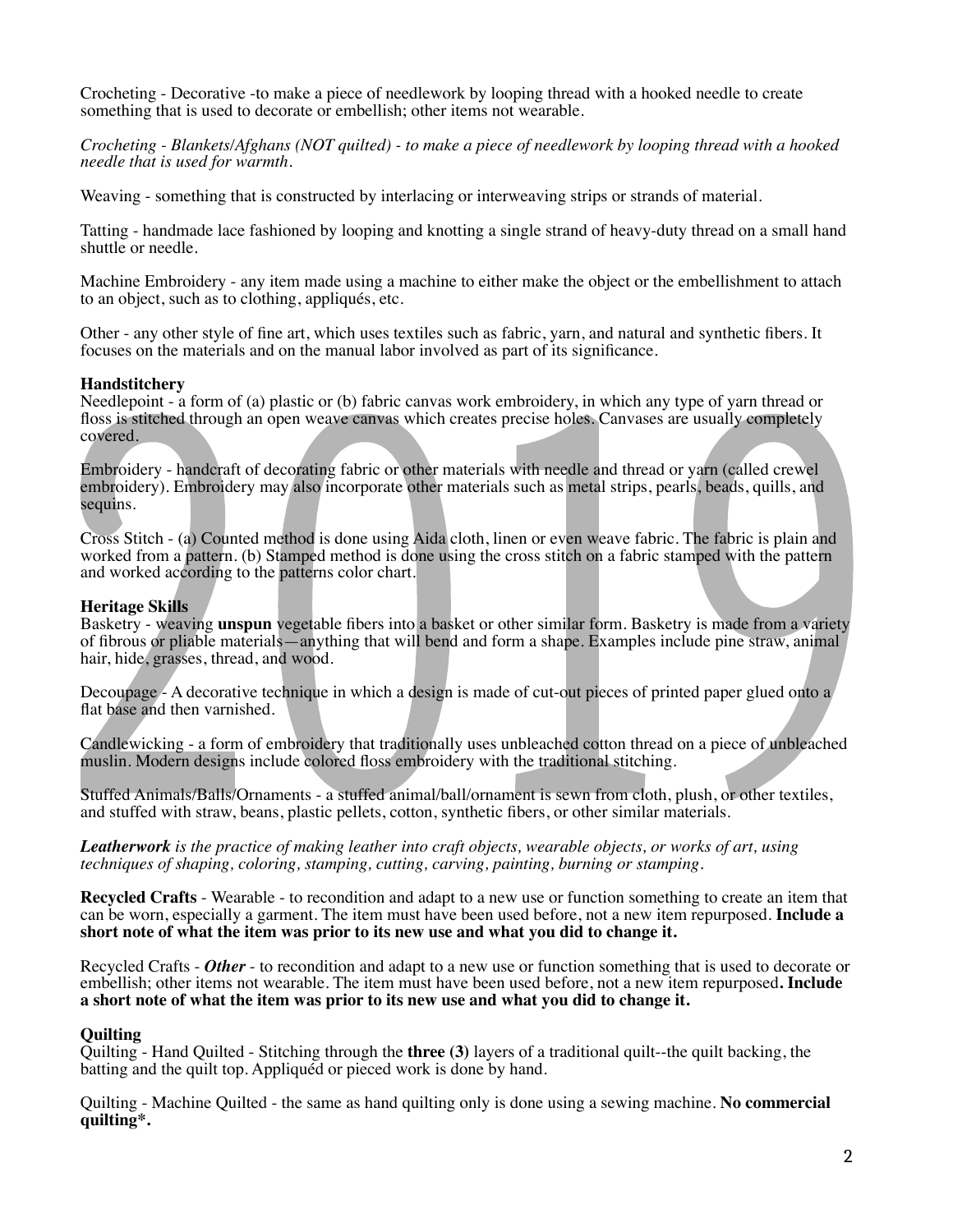Quilting - Mixed Quilted - uses a combination of hand quilting and machine quilting. **No commercial quilting\*.**

Quilting - Baby Sized - while there is no set rule, the most common size and dimensions of a baby quilt is the size of a crib bed or mattress or about 36"x52". **No commercial quilting\*.**

Quilting - Appliquéd - appliqué is the art of sewing smaller pieces of fabric onto a larger background by hand or by machine. **No commercial quilting\*.**

Quilting - Pieced - pieces of fabric that are sewn together in some type of pattern either by hand or by machine. **No commercial quilting\*.**

Quilting - Mixed - a quilt made with a mixture of appliqué and pieced techniques. **No commercial quilting\*.**

Quilting - Holiday - Any quilted item that adds to the décor or significance of a specific holiday - wall hangings, table runners, place mats, etc. **No commercial quilting\*.**

Quilting - Other - Any item not already mentioned such as clothing, wall hangings that are not holiday themed, craft item, etc. **No commercial quilting\*.**

#### \***Commercial quilting is defined as any quilting done by someone other than the person entering the item.**

#### **Writing**

Writing - Prose - Fiction - a short story, novel, novella, screenplay, or drama, or other type of writing that is not factual. (500-5000 words) No frames, plain white paper only. **Secured** in report folders.

Writing - Prose - Non-Fiction - non-fiction writing is always informative. It communicates knowledge about facts, situations, or events. (500-5000 words) No frames, plain white paper only. **Secured** in report folders

Writing – Essay - a short piece of writing on a particular subject, it may include values, beliefs, attitudes etc. **Secured** in report folders

Writing - Poetry - a poem is a composition written in verse. Poems may take the form of measures consisting of patterns of stresses (metric feet) or of patterns of different-length syllables (as in classical prosody); and they may or may not utilize rhyme. (100-2000 words) **Secured** in report folders.

## **Clothing**

Clothing - Decorated - clothing that has been furnished, provided, or adorned with something ornamental, embellish, sewn or painted.

Clothing - Hand Made - any garment that is either hand sewn or made on a machine by an individual.

Clothing - Charitable – items made to be donated to a charitable cause

## **Holiday Decorations**

Holiday Decorations - anything that is created, embellished, sewn, **(no quilted items)**, painted and/or handmade that makes a specific holiday more attractive by adding ornament, color, etc. This includes all handmade ornaments. Christmas ornaments must be designed to hang on a Christmas tree and MUST be securely displayed for exhibiting. **No sets (more than one related item) or wreaths are allowed.** Kits are allowed.

#### **Jewelry**

Jewelry - any article for personal adornment that is made from materials consisting of stone, glass, wood, shell, plastic, fibers or the like.

#### **Beading**

Beading - Decorative items, **other than jewelry,** that are created or embellished with beads

## **Gourd Art**

Gourd Art - creating works of art by painting, carving, burning, and/or embellishing dried gourd shells. No plastic/artificial shells allowed.

#### **Paper Crafts**

Paper Crafts - Greeting Card - Any paper craft thats purpose is used as some type of greeting. Must be in card